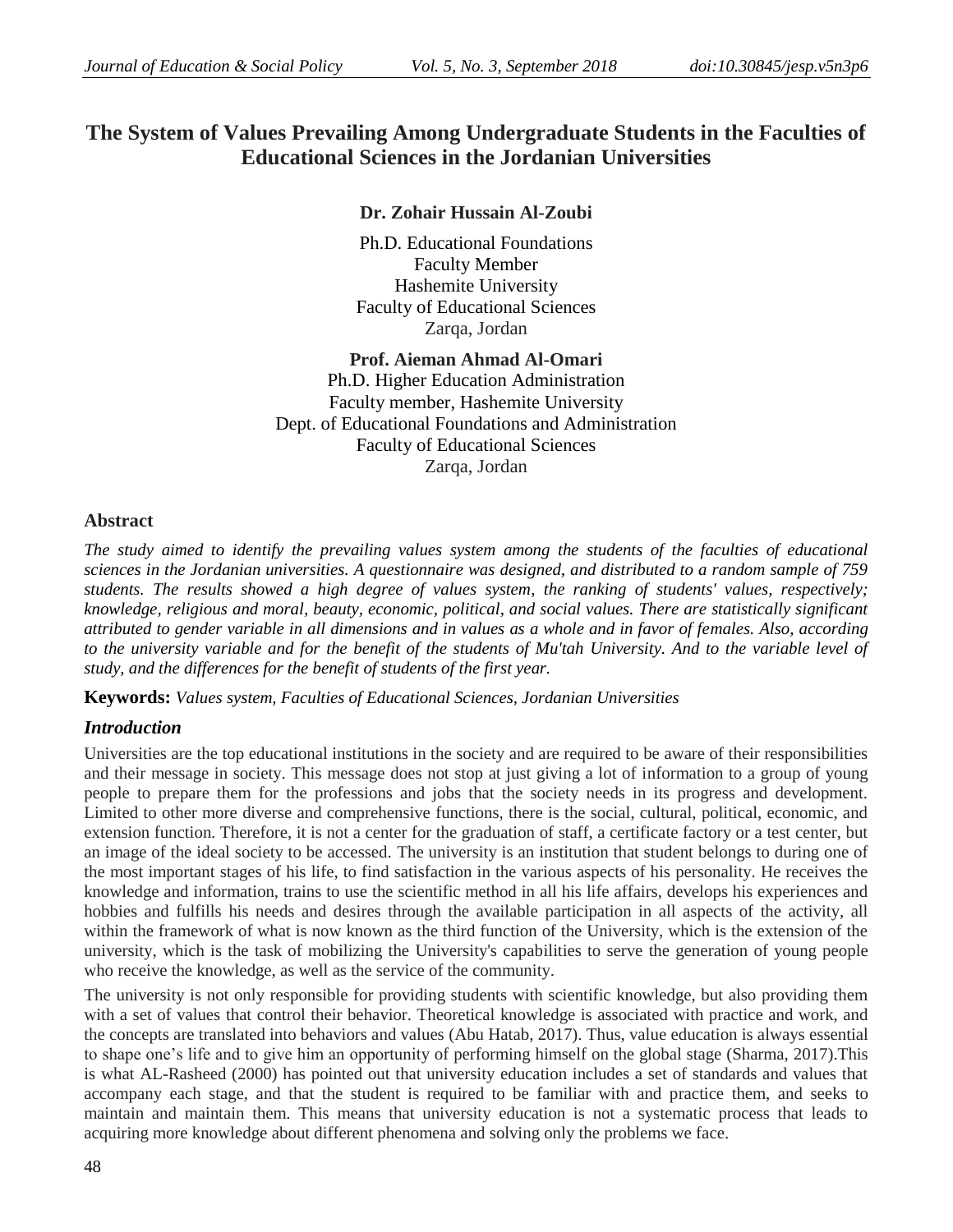It is primarily valuable, which makes students valuable and equipped with the cognitive and methodological specifications (Samurai, 2005).

Values are a characteristic of human society. Man is the subject of values. Values are a social process that is concerned with the human race in general. Its importance and functions derive from the nature of its existence in society. There is no human society without values. They are more cohesive, and are more closely related to each other as the surface of the paper in their attachment. If they are deprived of any valuable human society, then we have deprived them of their humanity (Zayyud, 2006). In general, values constitute a frame of reference that governs the actions of the individual and the community, and thus their role in the formation of the personality of the individual and its cognitive framework, and constitute the national or national character. (Patrick, 2003, 32).

The concept of values in psycho-social sciences is of paramount importance as one of the factors that unites the behavior of individuals and achieves the unity of thought, judgment and behavior within social life (Al-Atoum, Daraghmeh, 2014). The values in the same person are the role played by the master of the ship, carried out and established by a decree and to a known goal, the understanding of the human being is the understanding of values that hold on to his direction. The study of the subject of values has received great attention from the pioneers of philosophical thought and contemporary ethical studies (Alayan and Asila, 2004).Research on university student spirituality indicates that most students expect higher education to provide opportunities for spiritual exploration and growth but the most universities fall short of their expectations (Astin, &Lindholm, 2011).The importance of values and the role of education in shaping and spreading it in the contemporary world is increasing in light of the amazing scientific and technical progress that touches upon all components of human life, yet it has not solved the problems of contemporary human life. And the conflict between poor and rich countries, because of its failure to provide an optimal alternative to these values absent in the real world.

Values have a set of characteristics that distinguish them from other concepts such as need, reality, belief, direction or behavior. These characteristics can be summed up by (Aqeel and Abu al-Taman, 2001, Shukri, 2002) as being humane, meaning only human beings. Values are not connected to a specific time. Values are an attachment to the past, the present and the future. In this sense, they depart from the meaning of desires and tendencies that are related to the present only. The negative pole is the unit that constitutes the value, while the negative pole represents what we can call (against value, or reverse value). In the sense that values are considered as a criterion for sentencing measured, assessed, interpreted and explained through human behavior. And that they are relative, that is, they are not absolute, but are characterized by relative stability and they vary from one society to another depending on the factors of place and time, culture, geography and ideology. And that they are educated, that is, they are acquired through the environment and not genetic, in the sense that they are learned and imparted through the various institutions of socialization. And that it is subjective: in the sense that the weight of value and its importance varies from individual to individual. And that they generally prevail among members of society in general, and are common to all groups.

AL-Kabani (2003) highlighted a number of scientific values that are supposed to exist in the scientifically educated person: the desire to know and understand, to investigate things, the desire to prove and investigate, to respect logic, to study the introductions and results carefully, and to search for information and its proper meanings. Also, Khalifah (2004) study conducted by (300) university students studying at Cairo University, (200) faculty members at the university Cairo. The results related to the sample of students that there are many values and negative trends that spread among university youth, the most important of which: smoking, sexual intercourse, and excessive attention to fashion. The results of the sample of faculty members showed that the most important negative values that emerged were neglect, lack of commitment and lack of seriousness, lack of love of science, and the spread of Western words about Arab culture. The study reached negative values - whether approved by students or Faculty members - revealed a clear imbalance of the value system. The study of Alustath and Hamdan (2004) aims at evaluating the role of the university in shaping the value system of students from the three Palestinian universities (Al-Aqsa, Islamic, Al-Azhar). The most pressing values that students suffer from lack and shortness are: economic, political and cultural values, followed by social values and religious values. The results showed that there were no significant differences in the views of the students on all the university's roles attributed to sex except for the role of university activities. As for the variable of specialization (literary, scientific), the differences were not significant except for the views on the role of the professor, there were significant differences in favor of literary specialization.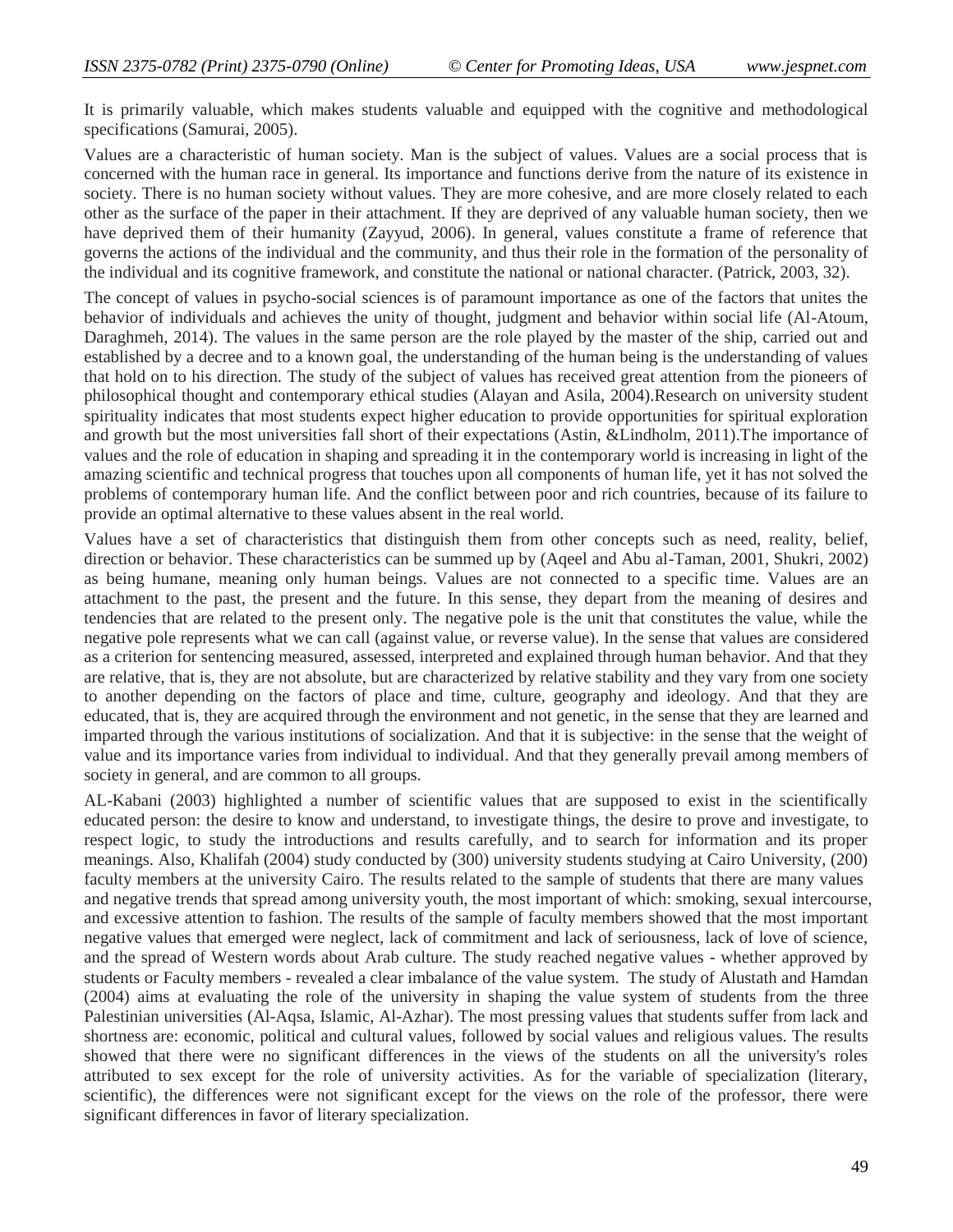Differences were not the function of the achievement level in all university roles, except for the role of libraries. There were significant differences in favor of people with low achievement and variable housing.

The Australian Curriculum Corporation (2006) has been studying the goal of developing a program that will contribute to educating students on ethical, social and political values and implementing projects that will identify and reflect good practices in teaching values. The study sample consisted of (166) schools with a program that included multi-faceted values. The study found several positive results, including positive results on teaching values and positive practices at the level of students in the sample of the study. It was found that students benefited personally from the values they learned in the program. The study AL-Nooh (2007) aimed to determine the values that accompany scientific thinking among students of teachers' colleges in Saudi Arabia and the problems that hinder the development of scientific values in their view.

The study sample consisted of 563 students. Teachers' colleges, and the existence of some problems that are responsible for their disability, and the impact of the variable specialization and was in favor of literary specialization, and the impact of the level of study was in favor of the fifth level. Al-Qahtani (2010) conducted a study aimed at identifying the level of citizenship values among young people in the universities of Saudi Arabia. The study sample consisted of (384) male students. The study found that the value of participation increased and that the majority of respondents agreed that the value of participation is one of the values of citizenship that contribute to strengthening preventive security. On the behavioral side, it was of a low level and the majority of respondents are inclined to provide assistance to others. Moreover, the majority of respondents adhere to regulations and instructions outside, and the results of the study showed that there are 12 obstacles that impede the possibility of exercising the values of citizenship on the required situation, including: The disproportionate income with the cost of living, high prices, unemployment, spread of the mediation.

The Zajaward& Campbell study (2011) aimed to highlight the importance of ethics, values at all levels of the education system, and the extent to which governments are interested in raising the values and morals of students in New Zealand and Australia through their inclusion in curriculum requirements. The study sample was 1200 students studied in New Zealand and Australian universities. The study found that moral values and values have a great role in the cooperation of students among them at a good level and that the curricula have a role in raising the values and ethics of students.

Marzouk study (2012) aimed to identify the value system of students of the Faculty of Education at the University of Hail in light of some variables. The sample consisted of (440) male and female students who were randomly selected. The questionnaire was divided into 59 sections divided into six fields. The study reached a number of results: Religious values ranked first among students followed by aesthetic and economic values Political and cognitive values came in the last rank, as it showed that sex is one of the most important variables that explained the overall variance in the value system, especially in the field of cognitive values in favor of males.

Al-Aqeel and Al-Hayari (2014) study aimed to identify the role of Jordanian universities in strengthening the values of citizenship from the point of view of faculty members. The study sample consisted of (371) faculty members in the scientific and humanities colleges in the Jordanian universities, which were chosen by random class method. The results of the study showed that the most important values of citizenship that universities seek to instill in their members from the point of view of the faculty members are: loyalty and belonging to the homeland, love of the homeland and concern for its security and stability. The study also shows that the degree of the possibility of Jordanian universities to strengthen the values of citizenship from the point of view The faculty members came with a medium degree of overall performance, there were statistically significant differences in the extent of Jordanian universities' ability to strengthen the values of citizenship due to the effect of the type of university and the type of college. Differences came in favor of private universities. The results of the study showed no statistically significant differences due to the college effect The study of Shyab (2014) showed that the percentage of the degree of practice of students of the Faculty of Science in University of Taiba-Saudi Arabia for scientific values (70%), and this degree is medium, and there are no significant differences in the degree of the practice of students of the Faculty of Science in Taiba University for scientific values attributed for the variable of the school level and the gender variable. There are statistically significant differences in the degree of practicing students of the Faculty of Science at Taiba University for scientific values due to the variable of the third year. The study of Awainat (2015) aims to reveal whether the student or student coming from the countryside to the city of study in higher education, is changing some of its values and trends in order to adapt and integrate with the new environment, and if so, to what side is this change? Positive or negative?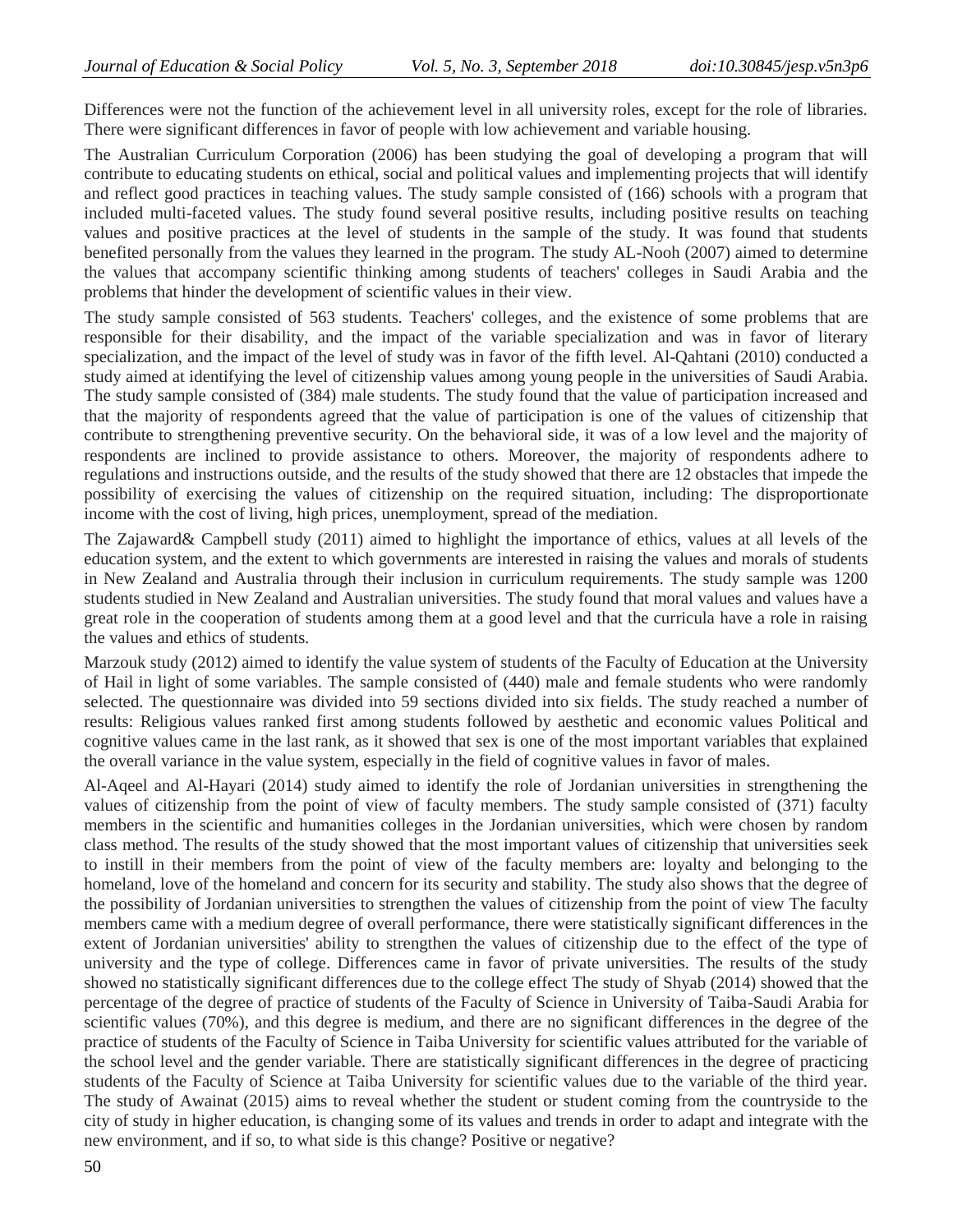The study found that students from rural areas to the city to pursue higher education studies, they change their values from the countryside, conservative values and responsive to social norms of behavior, and compensate them with values that are mostly negative and sometimes even contradictory, and may find encouragement from others, within the university and its residential neighborhoods or outside. They may also find things to be valid and what they have to do. It is important to think about ways and methods that can be used so that they do not fall prey to this change, especially with regard to females who may deviate, especially in university neighborhoods.

Florence's study (2016) aimed to investigate the prevailing values of graphic design students at the Autonomous University of Mexico using the Port Vernon and Lindsay Scale, a study of values as a measure of the dominant interests in Mexico. The scale was applied to a sample of 124 students from different semesters. The results showed that the values that ranked first were economic and aesthetic. Religious, social and political values were ranked late. The study of Duykat (2016) aimed at identifying the educational values of the students of faculties of physical education in Palestinian universities. The questionnaire was used to collect the data and was distributed to a sample of 188 students. The study showed that the educational values of the students of faculties of physical education were largely on the fields of religious, political, social and scientific, while they were on a medium level in the economic field. While the total degree of educational values to a large degree. The results showed that there were statistically significant differences according to gender variables and for females, according to the university variable and private universities. The study of Abu Hatab (2017) aimed to identify the value system of the students of the community college in Rafha / Northern Frontier University. A questionnaire was designed from (35) items measuring the value system, which was distributed to a sample of (43). For the academic year 2015/2016. The results showed a high degree of religious values, a high degree of cognitive values, a moderate degree of economic values, a moderate degree of aesthetic values and a high degree of social values. There are statistically significant differences due to the effect of the place of residence in domains and values as a whole. And showed no statistically significant differences due to the impact of the academic level in all dimensions and values as a whole. After reviewing the previous foreign or Arab studies related to the values, it is clear that these studies are differ in other aspects, either between them or between them and the current study. These studies have varied in values, including educational values, including prevailing values in general.

#### **Problem and questions of the Study**

Universities and educational institutions play an important role in serving the society by providing them with human cadres and technicians from various scientific and academic disciplines. The progress of the society depends mainly on the human element, which is considered an important resource for the country and the means of development and its purpose. In order for the university to play its distinctive role, its production must be characterized by its level and quality in quantity, quality and preparation for qualified cadres and manpower capable of making a change in society.

As the educational science faculties are an integral part of the Jordanian universities, they are considered the most important among the different colleges because they have the responsibility to prepare a distinguished and efficient generation capable of serving the country, and facing the challenges of this time. Therefore, it needs to introduce the qualifying manpower because man is the means of development and change in society. The educational sciences faculties have a duty to develop and instill values among students, because the need to inculcate those values in our modern world will avoid many problems and challenges. Because students are the backbone of the future, they need proper care and education, and as far as their care, education and care are concerned, their welfare and the well-being of their society. Therefore, values become an important factor for preserving the social conditions and relations among students. Awareness of their responsibility, their integrity and their messages in society.

Therefore, this study tries to answer the following questions: Question One: What is the order of the value system prevailing among undergraduate students in the faculties of educational sciences in Jordanian universities? Question Two: Are there differences of statistical significance in the value system prevailing among students of the faculties of educational sciences in Jordanian universities due to the variables: gender, university, level of study, place of residence?

#### *Importance of Study*

The importance of this study stems from the great interest in the principles of values in the world in general and Jordan in particular.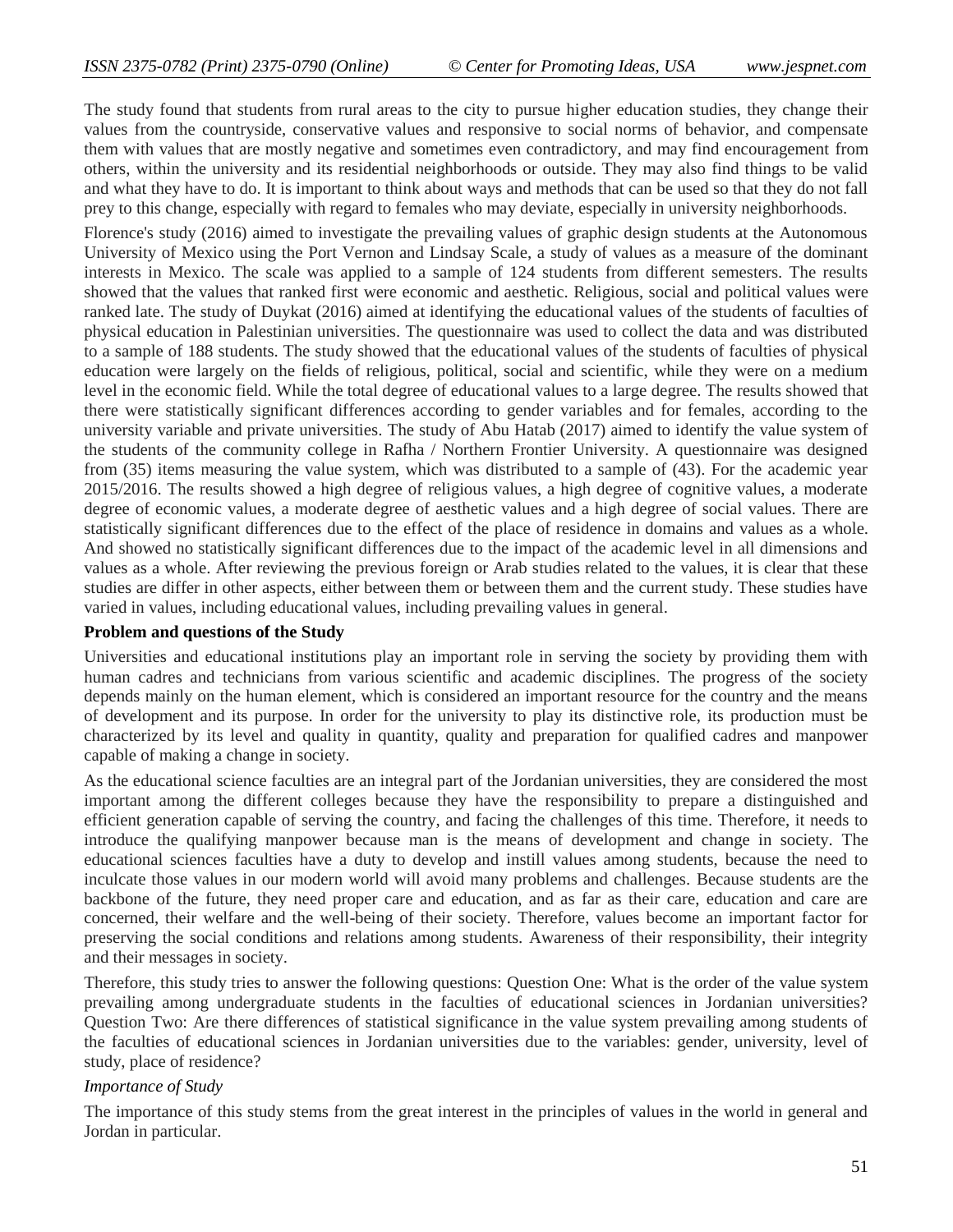Many conferences, meetings and political and educational trends in Jordan have focused on giving importance to such subjects. The importance of this study also stems from the great role played by educational institutions who understands the meaning of values, understands its principles, and abides by its ethics and practice**.** This study focuses on the youth category, which is the university students, which is the group that has the task of change and development in the community. Therefore, it is hoped that this study will benefit the educational leaders working in different educational universities. This study also provides a tool for researchers to use in studies relevant to the subject of the present study, and to apply them in other settings. It is expected that this study will provide feedback to decision makers in the educational sciences faculties on the reality of students' values and benefit from them.

### *Methodology of Research*

#### **Research Design**

This study is quantitative investigation employed the survey method as its research design.

The Population and Sample of the Study

The population for this study were students' who enrolled colleges of educational sciences in Jordanian universities (2277) students during the first academic semester 2016/ 2017. The study sample was chosen purposefully randomly (759) that represent 37% of population of the study, through determining the academic year of student then selected randomly.

| Variable           |           | Frequency | $\%$ |
|--------------------|-----------|-----------|------|
| Gender             | Male      | 420       | 55%  |
|                    | Female    | 339       | 45%  |
| Study level        | First     | 445       | 59%  |
|                    | Forth     | 314       | 41%  |
| University         | Mu'tah    | 161       | 21%  |
|                    | Balqa     | 156       | 21\% |
|                    | Hashemite | 227       | 30%  |
|                    | Yarmouk   | 215       | 28%  |
| Residence Location | City      | 365       | 48%  |
|                    | Urban     | 195       | 26%  |
|                    | Badia     | 105       | 14%  |
|                    | Camp      | 94        | 12%  |
| Total              |           | 759       | 100% |

**Table 1. Sample distribution regarding to its variables**

#### **Data Collection Instrument**

The study tool was developed based on the previous studies and the researches that were examined. It consisted of two parts: the first part, which includes the variables: gender, level of study, university, place of residence. The second part included 42 items divided into six dimensions: religious and moral values, cognitive values, social values, aesthetic values, political values, and economic values.

#### **Instrument Validity**

In order to verify the validity of the study tool, it was presented to a group of professors at the Hashemite University and Yarmouk University with expertise to express their opinions and observations about the validity of their items and their dimensions in terms of their scientific accuracy, language formulation, meanings and relevance to the dimension and items matter. (10) arbitrators and more, ie (80%) of the arbitrators and above**,**  taking into account all comments on deletion, modification of the language, addition of the proposed new items and exclusion of items that did not receive the agreement of the arbitrators, to finalize the tool (42) items in six dimensions. Very large (5) points, large (4) points, average (3) points, weak (2) points, very weak (1) points one.

#### **Instrument Reliability**

To verify the reliability of the study instrument, the test-retest method was used. It was distributed to an initial sample of 30 students at the Hashemite University outside the study sample.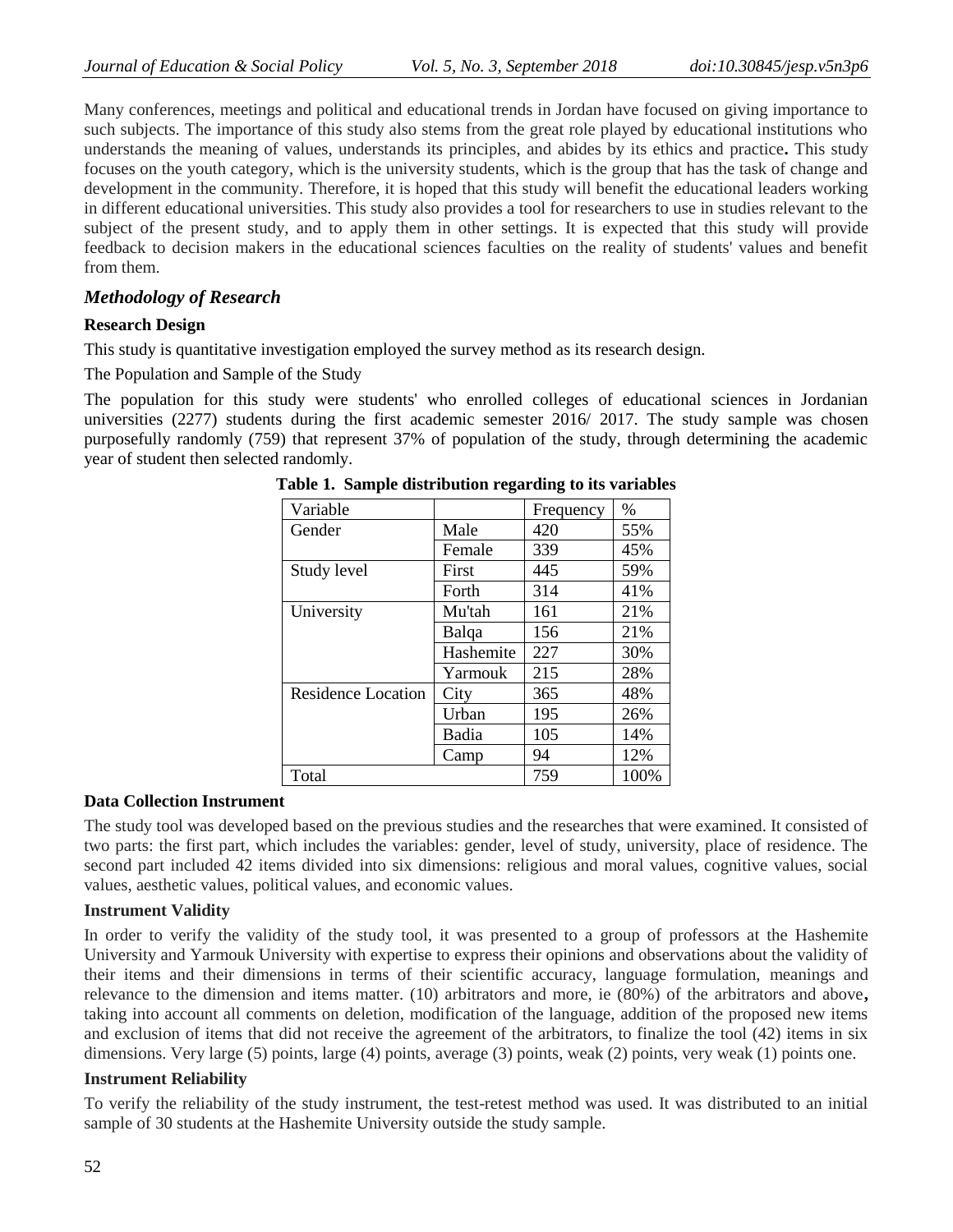Each of them was given a secret number after their names were listed without their knowledge. , To ensure the accuracy of the correlation coefficient between the responses of the same primary sample. Two weeks later, the test was re-applied to the same sample, after correcting the answers, and the scores were eliminated and the relationship between the first and second tests was determined using the Pearson correlation factor. The correlation coefficient (Cronbach Alpha) for the study instrument in both its sections and dimensions was calculated as shown in Table (2) as follows:

| Dimensions                  | Cronbach Alpha | Test-retest |
|-----------------------------|----------------|-------------|
| ethical and religion values | 0.91           | 0.84        |
| Knowledge values            | 0.94           | 0.86        |
| Sociable values             | 0.98           | 0.89        |
| Beauty values               | 0.92           | 0.90        |
| Political values            | 0.86           | 0.88        |
| Economical values           | 0.91           | 0.90        |
| Total                       | 0.92           | 0.88        |

#### **Table 2. Instrument validity according to Cronbach Alpha and test-retest**

#### **Correcting the Study Instrument**

In order to correct the study instrument and determine the value system prevailing among undergraduate students in the faculties of educational sciences in Jordanian universities, three levels of the value system have been identified. Those who obtain mean of 3.5 and above are high, and get mean of 2.5 to 3.49 are medium, and mean of less than 2.49 are low.

#### **The limitations of the study**

Place limitation: This study was conducted at the Faculty of Educational Sciences at the Jordanian Universities. Time Limitations: This study was conducted in the second semester of the academic year 2016/2017.

Human limitations: This study was conducted on students of the faculties of educational sciences at Jordanian universities.

#### **Terminology of study**

**Values:** A set of ideas and principles acquired by the individual in his social environment, which he believes in and taste and constitute a total value system that governs the behaviors and practices of the individual and help him adapt to his social environment (Estate, Subhi, 2002).

**The value system**: interrelated values organized in the form of hierarchical hierarchy of importance from the most important to the least. This study was measured by the Kalio and Sub-values scale. Values were organized into five categories: religious and moral values, cognitive values, values Social values, aesthetic values, political values, economic values (Aljalad, 2008).

**Undergraduate students**: are undergraduate students at the undergraduate level.

#### **Statistical Methods**

The researcher used the frequency and percentages of the characteristics of the sample members. The mean and standard deviations were used in the statistical processing to extract the results of the study, as well as the Alpha Cronbach test, the T test, the single-variance analysis test, and Schefe test.

## *Results and Discussion*

Question One: What is the order of the value system prevailing among undergraduate students in the faculties of educational sciences in Jordanian universities? Means and standard deviation were used to answer this question. It is observable from Table 3 that the highest mean of the value system was for Knowledge dimension with (M=3.98), followed by ethical and religion dimension with (M=3.97), followed by beauty dimension with  $(M=3.86)$ , followed by economical dimension  $(M=3.85)$ , then political dimension  $(M=3.79)$ , and sociable dimension  $(M= 3.78)$  is the lowest mean. With regard to the means and standard deviation for all dimensions (M=3.87) with high degree.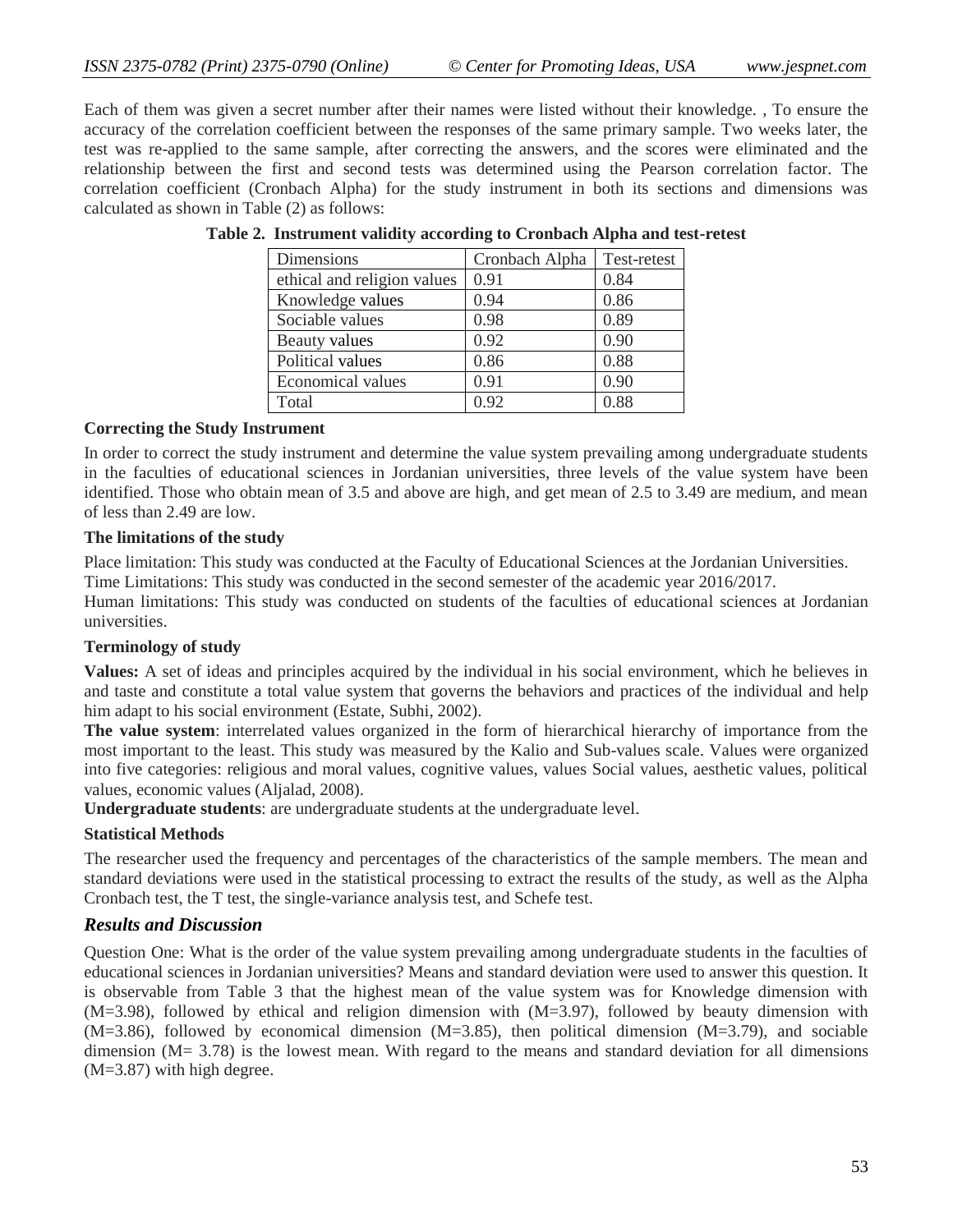| Dimension No. | Dimension            | Rank | Mean | <b>SD</b> | Degree |
|---------------|----------------------|------|------|-----------|--------|
|               | Knowledge            |      | 3.98 | 0.85      | High   |
|               | Ethical and religion |      | 3.97 | 0.82      | High   |
|               | Beauty               |      | 3.86 | 0.95      | High   |
|               | Economical           |      | 3.85 | 0.96      | High   |
|               | Political            |      | 3.79 | 0.92      | High   |
|               | Sociable             | h    | 3.78 | 0.81      | High   |
|               | Total                |      | 3.87 | 0.89      | High   |

#### **Table 3. Means and standard deviation of dimensions of the value system prevailing among undergraduate students in the faculties of educational sciences in Jordanian universities**

This result can be explained by the fact that the value system prevailing among students is very high. The educational process in its origin is based on values. It is based on the principle of selection and preference among the group of alternatives in a number of areas, including religious, ethical, cognitive, social, beauty, political and economic. And the behaviors that the members of the community are based on. Therefore, the values system is high among the students of the educational colleges in the Jordanian universities. The Jordanian society in general focuses on instilling values among the children, in addition to that courses that taught to students concentrate on this part. Below we present each of the six dimensions of value separately.

#### **First: Ethical and Religion Values Dimension**

Table (4) reveals means and standard deviation for items of ethical and religion values dimension.

**Table 4. Means and standard deviation of dimension of ethical and religion values**

| Item No. | Items                                                     | Rank           | Mean | <b>SD</b> |
|----------|-----------------------------------------------------------|----------------|------|-----------|
|          | What I care most about places of worship is the spiritual | $\overline{4}$ | 3.97 | 0.80      |
|          | atmosphere                                                |                |      |           |
|          | I am seeking more religious knowledge                     |                | 3.81 | 0.81      |
|          | I love reading in the religious field                     |                | 4.13 | 0.80      |
|          | Best spend most of my leisure time in religious centers   |                | 3.91 | 0.85      |
|          | I love to others what I love for myself                   |                | 3.92 | 0.77      |
|          | Have patience and tolerance                               |                | 4.03 | 0.81      |
|          | I tend to honesty and to fulfill the promise              |                | 3.98 | 0.82      |
|          | <b>Total Mean</b>                                         |                | 3.97 | 0.82      |

Table (4) shows that the total mean of the dimension of religious and ethical values was high with mean (3.97) and a standard deviation (0.82). In the first place, item "I preferred the reading in the religious field" with mean (4.13). Finally, the item (I seek more knowledge of religious matters) came with mean (3.81). It can be explained that the degree of religious and ethical values is high because it is the interest in legal and moral beliefs and the search for the realities of existence and the secrets of the universe and life, and because the nature of the Jordanian society is characterized by its association with the religious and moral aspect and would instill religious and moral values in the hearts of its children. What universities teaches students in educational science schools in particular is to instill these values in her students. This result is consistent with the outcome of the study (Marzouki, 2012), as well as with the result of a study (Abu Hatab, 2017).

#### **Two: Knowledge Values Dimension**

Table (5) reveals means and standard deviation for items of knowledge values dimension.

**Table 5. Means and standard deviation of dimension of knowledge values**

| Item No.          | <b>Items</b>                                            | Rank         | Mean | <b>SD</b> |
|-------------------|---------------------------------------------------------|--------------|------|-----------|
|                   | I am interested in scientific issues                    |              | 4.06 | 0.80      |
|                   | I am trying to learn modern languages                   |              | 4.13 | 0.84      |
|                   | I follow the scientific articles in the newspapers      |              | 3.89 | 0.89      |
|                   | I encourage computer learning                           |              | 3.84 | 0.95      |
|                   | I did my homework no matter how much he did             |              | 4.04 | 0.80      |
|                   | I like to make a comparison between two or more parties |              | 4.01 | 0.92      |
|                   | I develop my contacts within the available means        | <sub>0</sub> | 3.8  | 0.97      |
| <b>Total Mean</b> |                                                         |              | 3.98 | 0.85      |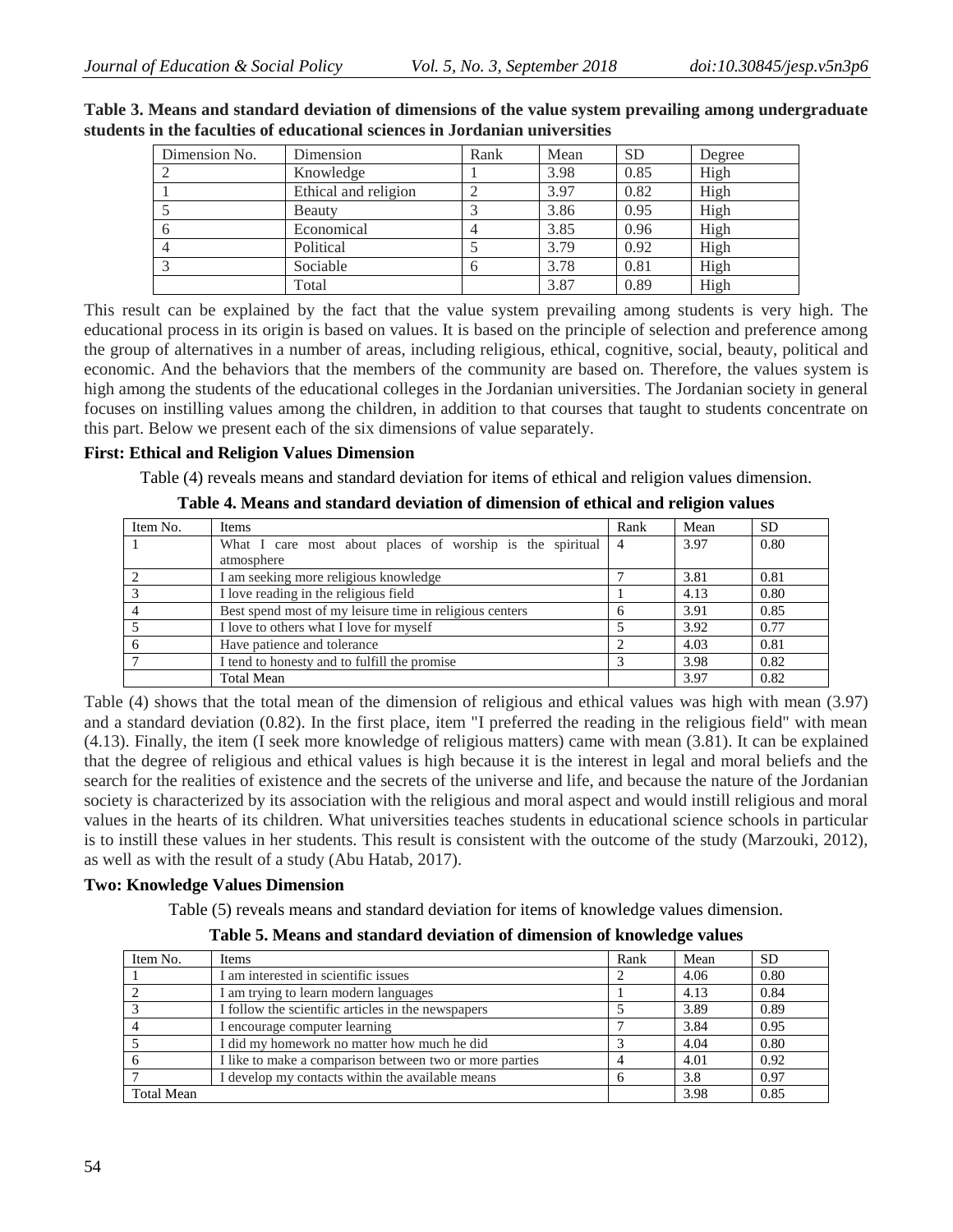Table (5) shows that the total mean of the dimension of knowledge values was high with mean (3.98) and standard deviation (0.85). First came the item (I am trying to learn modern languages) with mean (4.13), and in the last item (I encourage computer learning) with mean (3.84). It can be explained that the degree of knowledge values is high that the Jordanian society in general and the students of the faculties of educational sciences in particular tend to search for knowledge, especially renewable knowledge, especially that these colleges are constantly modifying their study plans in proportion to contemporary global changes. This result is consistent with the outcome of the study (Marzouki, 2012), as well as with the result of the study (Abu Hatab, 2017).

#### **Third: Sociable values dimension**

Table (6) reveals means and standard deviation for items of sociable values dimension.

| Item No.      | <b>Items</b>                                       | Rank | Mean | <b>SD</b> |  |
|---------------|----------------------------------------------------|------|------|-----------|--|
|               | I am interested in social issues                   |      | 4.10 | 0.78      |  |
|               | I watch social TV programs                         |      | 3.98 | 0.79      |  |
| $\mathcal{R}$ | I seek more knowledge of customs and traditions    |      | 3.25 | 1.01      |  |
|               | I deal with charities                              | 6    | 3.45 | 0.98      |  |
|               | I love others and I want good for them             |      | 3.94 | 0.90      |  |
|               | I seek to remove differences between my colleagues |      | 3.87 | 1.04      |  |
|               | I want to share and support others with their work |      | 3.86 | 0.92      |  |
|               | <b>Total Mean</b>                                  |      | 3.78 | 0.81      |  |

**Table 6. Means and standard deviation of dimension of sociable values**

Table (6) shows that the total mean of the dimension of social values is high with mean (3.78) and a standard deviation of 0.81. In the first place came the item (I am interested in social issues) with mean (4.10). Finally, the item (I seek more knowledge of customs and traditions) came at mean(3.25).It can be explained that the degree of social values among the students of the educational sciences faculties is high because these values help satisfy the social needs, as well as relate to its social existence through its society and the world community, in addition to the Jordanian society is characterized by generosity and love of good, and Islamic religion has recommended the neighbor and friend and family and love do good for people and voluntary work.

#### **Forth: Political values dimension**

Table (7) reveals means and standard deviation for items of political values dimension.

| Item No. | <b>Items</b>                                        | Rank | Mean | <b>SD</b> |
|----------|-----------------------------------------------------|------|------|-----------|
|          | I am concerned with issues of public freedoms       |      | 3.70 | 1.00      |
| 2        | I prefer political science reading                  |      | 4.17 | 0.86      |
| 3        | I support student unions                            |      | 4.13 | 0.86      |
| 4        | I am trying to learn political science              |      | 3.29 | 1.10      |
| 5        | I respect the person interested in political issues |      | 3.79 | 0.94      |
| 6        | I prefer to donate to support an election campaign  | 6    | 3.45 | 0.98      |
|          | I love listening to national songs                  | 3    | 4.03 | 0.81      |
|          | <b>Total Mean</b>                                   |      | 3.79 | 0.92      |

**Table 7. Means and standard deviation of dimension of political values**

Table (7) shows that the total mean of the political values dimension was high with mean (3.79) and a standard deviation of 0.92. First came the item (I prefer political science reading) with mean 4.17, and lastly came the item (I am trying to learn political science) with mean (3.29). It can be explained that the achievement of the political values of students to a high degree linked to love that the individual has a role among his peers both within his university and in his community. In addition, the Jordanian society has advanced during the previous period to democracy progress steps, which reflected on its members, both in the field of elections, seats for women's quota in all elections whether parliamentary or municipal or different councils or public freedoms, which reflected the high degree of values among university students.

#### **Fifth: Beauty values dimension**

Table (8) reveals means and standard deviation for items of beauty values dimension.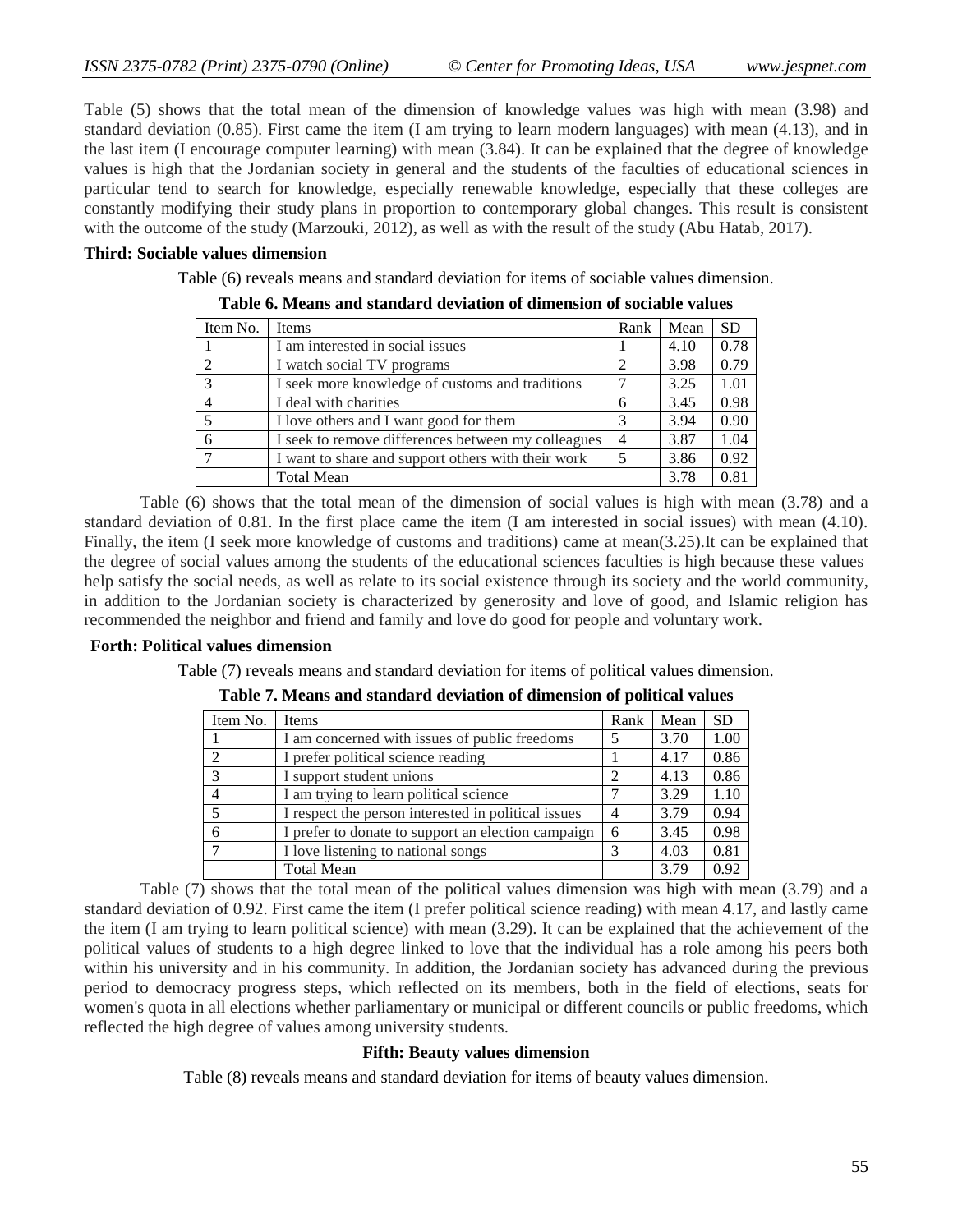| Item No.                    | <b>Items</b>                                    | Rank | Mean | <b>SD</b> |
|-----------------------------|-------------------------------------------------|------|------|-----------|
|                             | I used my vacation on a leisure trip            |      | 4.23 | 0.84      |
| $\mathcal{D}_{\mathcal{L}}$ | I Promote technical activities                  |      | 3.96 | 0.88      |
| $\mathcal{R}$               | I love listening to emotional songs             | 2    | 4.13 | 0.84      |
|                             | I love reading the artistic and beauty subjects |      | 3.80 | 0.94      |
|                             | I want to buy my clothes to be consistent       |      | 3.44 | 1.23      |
| 6                           | I keep my body clean and my senses safe         | 6    | 3.56 | 1.03      |
|                             | I did my duties in properly and right way       |      | 3.82 | 0.95      |
|                             | <b>Total Mean</b>                               |      | 3.86 | 0.95      |

| Table 8. Means and standard deviation of dimension of beauty values |  |  |  |  |
|---------------------------------------------------------------------|--|--|--|--|
|---------------------------------------------------------------------|--|--|--|--|

Table (8) shows that the total mean of the dimension of beauty values was high with mean (3.86) and a standard deviation (0.95). First came the item (I used my vacation on a leisure trip) with mean (4.23), and in the last item (I want to buy my clothes to be consistent) with an average of (3.44).The interpretation of this result is that the beauty values include judging the experiences from the perspective of beauty, harmony and harmonization. Universities can have the most important factors that influence the formation of values, especially beauty values. All students seek to highlight the beauty aspect of their taste. This result was consistent with the results of the study (Abu Hatab, 2017).

#### **Sixth: Economical values dimension**

Table (9) reveals means and standard deviation for items of economical values dimension.

| Item No. | <b>Items</b>                                                        | Rank           | Mean | <b>SD</b> |
|----------|---------------------------------------------------------------------|----------------|------|-----------|
|          | I love to read the financial and commercial subjects                |                | 4.20 | 0.82      |
|          | I follow in the newspapers investment projects                      |                | 3.96 | 0.88      |
| 3        | I am interested in national income issues                           |                | 4.11 | 0.86      |
|          | Make sure to buy my clothes to be pricey                            |                | 3.80 | 0.94      |
|          | I tend to economy and rationalization of my expenditures            |                | 3.46 | 1.18      |
|          | I aspire to contribute to increasing my country production          | 6              | 3.54 | 1.01      |
|          | I contribute to the preservation and development of the environment | $\overline{4}$ | 3.86 | 0.74      |
|          | <b>Total Mean</b>                                                   |                | 3.85 | 0.96      |

**Table 9. Means and standard deviation of dimension of economical values**

Table (9) shows that the total mean of the dimension of economic values was high with mean (3.85) and a standard deviation (0.96). In the first place came the item (I love to read the financial and commercial subjects) with mean (4.20). In the last rank came the item (I tend to economy and rationalization of my expenditures) with mean (3.46). This result can be explained by the fact that the present time has become the need for individuals to know the many issues related to the economic aspect, because the living conditions have become the need for the individual to have an economic culture in different aspects of life, and especially that any information became accessible to everyone through global openness, and the world became a small village and easy access to any information, and all aspects of life have become linked to the economic aspect.

**Question Two:** Are there differences of statistical significance in the value system prevailing among students of the faculties of educational sciences in Jordanian universities due to the variables: gender, university, level of study, place of residence?

## **Gender Variable:**

A t-test analysis was used to compare if there were differences in perceptions of male and female in the value system prevailing among students of the faculties of educational sciences in Jordanian universities, also means and standard deviations were used as shown in table 10.

**Table 10. T-test scores of value system prevailing among students of the faculties of educational sciences in Jordanian universities regarding to their gender**

|       | Gender | Mean        | <b>SD</b>  | t-value | . .  |
|-------|--------|-------------|------------|---------|------|
| Total | Male   | າດາ<br>2.OZ | 52<br>u.JJ | $4.59*$ | 0.00 |
|       | Female | 3.16        | 0.61       |         |      |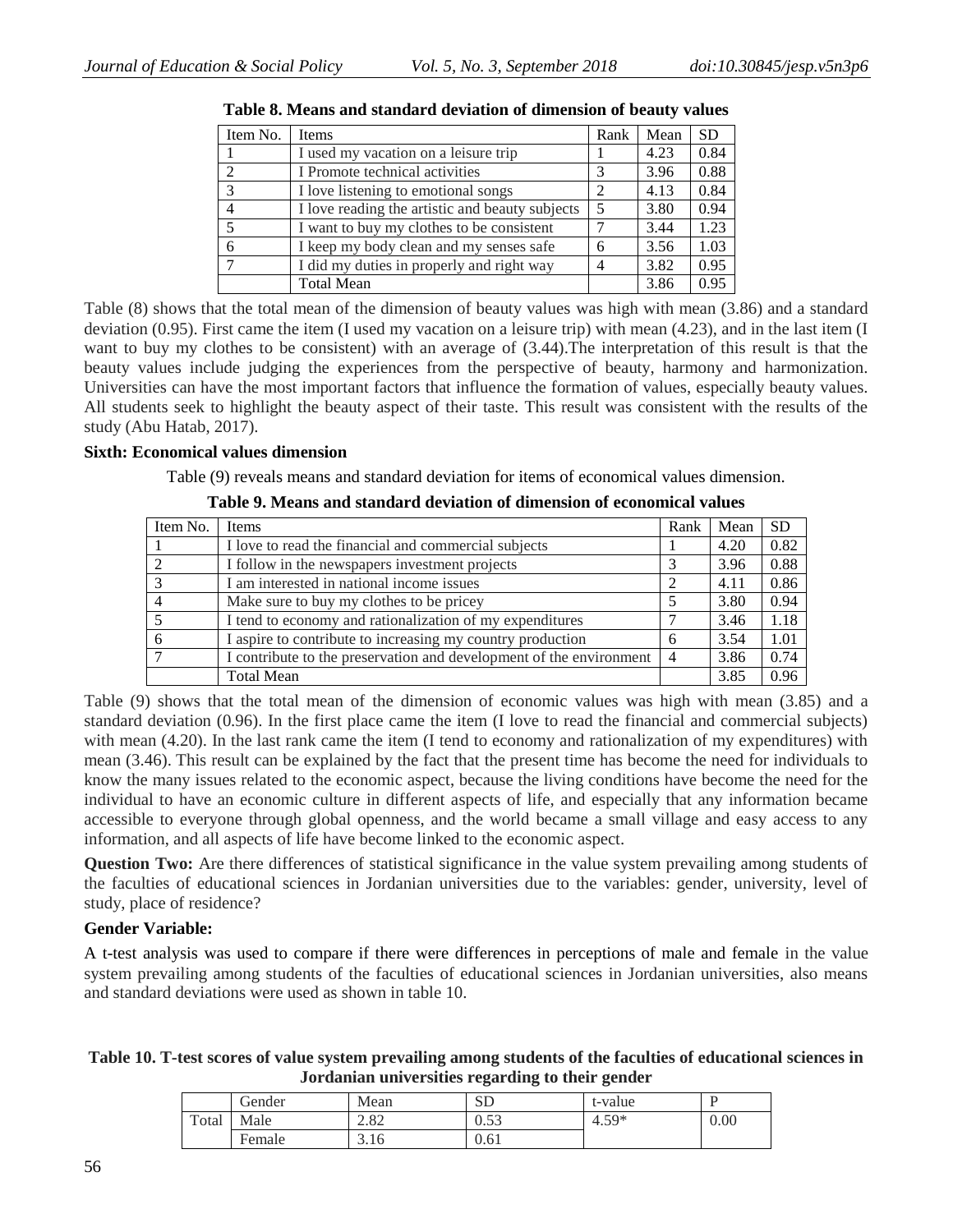Table (10) shows that there is a clear and statistically significant difference in the value system among students of the educational sciences faculties in Jordanian universities, male and female, in a scale as a whole and for females. This result can be explained by the fact that the female students' interest in the different issues related to the values is greater than the male students. It is due to the structure of the Jordanian society that is considered one of the societies that are committed to the religious aspect, and that the customs and traditions still have a great impact on the committed education in Jordanian society.

### **University variable**

Means and standard deviations were used to answer this question regarding to the value system prevailing among students of the faculties of educational sciences in Jordanian universities. As revealed in Table 11.

#### **Table 11. Means and Standard deviation for the value system prevailing among students of the faculties of educational sciences in Jordanian universities regarding to university variable**

| Values dimension | University | Means | <b>SD</b> |
|------------------|------------|-------|-----------|
| Total            | Mu'tah     | 3.34  | 0.63      |
|                  | Balqa      | 3.10  | 0.56      |
|                  | Hashemite  | 2.86  | 0.63      |
|                  | Yarmouk    | 2.98  | 0.57      |

Table (11) shows that there is a clear difference between the means in all domains of the value system according to the university variable. To find out if this difference is statistically significant due to the university variable, the ANOVA was used. Table (12) reveals that.

| Table 12. One Way ANOVA for the value system prevailing among students of the faculties of educational |
|--------------------------------------------------------------------------------------------------------|
| sciences in Jordanian universities regarding to university variable                                    |

| <b>Dimensions</b>                        | <b>Sources</b> | Sum of Squares | df  | Mean Square | Sig      |
|------------------------------------------|----------------|----------------|-----|-------------|----------|
| Total dimensions   Between Groups   5.58 |                |                |     | 1.86        | $0.002*$ |
|                                          | Within Groups  | 96.00          |     | 0.354       |          |
| Total                                    |                | 101.63         | 758 |             |          |

\* The mean difference is significant at the 0.05 level

ANOVA results in Table 12 indicate that the value system differ significantly in value system prevailing among students of the faculties of educational sciences in Jordanian universities regarding to university variable. To assess pairwise differences among the group of university variable, Scheffe procedure was performed as shown in Table 13.

| Table 13. Scheffe test for the value system prevailing among students of the faculties of educational sciences |
|----------------------------------------------------------------------------------------------------------------|
| in Jordanian universities regarding to university variable                                                     |

| Values     | University |           | Mean        | Std. Error | Sig.     |
|------------|------------|-----------|-------------|------------|----------|
| dimensions |            |           | differences |            |          |
| Total      | Mu'tah     | Balga     | 0.23        | 0.13       | 0.37     |
|            |            | Hashemite | $0.48*$     | 0.13       | $0.007*$ |
|            |            | Yarmouk   | 0.35        | 0.15       | 0.14     |
|            | Balqa      | Hashemite | 0.24        | 0.08       | 0.03     |
|            |            | Yarmouk   | 0.11        | 0.10       | 0.74     |
|            | Hashemite  | Yarmouk   | $-0.12$     | 0.11       | 0.73     |

\* The mean difference is significant at the 0.05 level

The results in Table 13 indicate that Mu'tah university (M=3.34) differ significantly from Yarmouk university (M=2.98). This means that Mu'tah University students saw that their value system has more than students of Yarmouk University. This result can be explained by the fact that students studying at Mu'tah University have a higher value system than other university students due to their location in the governorate of Karak in the south of Jordan is still characterized by maintaining the customs and traditions stemming from the nature of the community.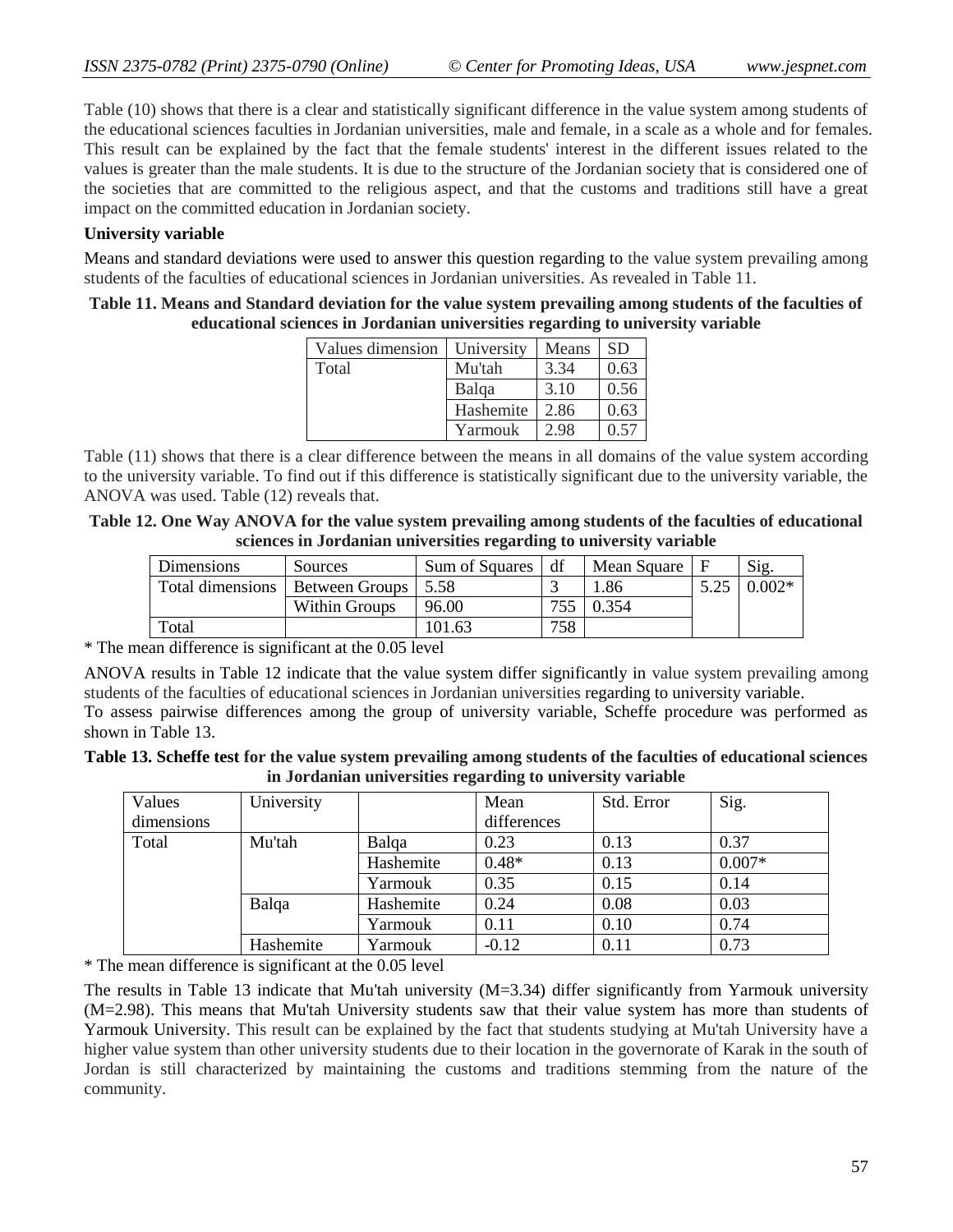### **Level of Study:**

A t-test analysis was used to compare if there were differences in perceptions of first and fourth year level of study in the value system prevailing among students of the faculties of educational sciences in Jordanian universities, also means and standard deviations were used as shown in table 14.

#### **Table 14. T-test scores of value system prevailing among students of the faculties of educational sciences in Jordanian universities regarding to their level of study**

|             | Gender   Mean   SD   t-value |      |               |         |
|-------------|------------------------------|------|---------------|---------|
| Total First |                              | 3.35 | $0.60$   7.66 | $0.00*$ |
|             | Fourth                       | 2.83 | 0.51          |         |

Table (14) shows that there is a significant difference in the value system among students of the faculties of educational sciences in Jordanian universities according to the variable of the academic level.

The differences were in favor of the level of the first year. This finding can be explained by the fact that the value system of first-year students was higher than their peers, and that they were still new to university life and that they were still influenced by the social stereotype in schools.

#### **Place of residence:**

Means and standard deviations were used to answer this question regarding to the value system prevailing among students of the faculties of educational sciences in Jordanian universities. As revealed in Table 15.

**Table 15. Means and Standard deviation for the value system prevailing among students of the faculties of educational sciences in Jordanian universities regarding to place of residence variable**

| Values dimension | University | Means | <b>SD</b> |
|------------------|------------|-------|-----------|
| Total            | City       | 3.47  | 0.87      |
|                  | Urban      | 3.30  | 0.76      |
|                  | Camp       | 3.09  | 0.91      |
|                  | Badia      | 3.19  | 0.70      |

In terms of place of residence of students of the faculties of educational sciences in Jordanian universities, means and standard deviation are presented in Table 15. One Way ANOVA were used to show the difference as prevailed in Table 16.

**Table 16. One Way ANOVA for the value system prevailing among students of the faculties of educational sciences in Jordanian universities regarding to place of residence variable**

| Dimensions                        | Sources       | Sum of Squares | df  | Mean Square |          | Sig. |
|-----------------------------------|---------------|----------------|-----|-------------|----------|------|
| Total dimensions   Between Groups |               | 3.84           |     |             | $\alpha$ |      |
|                                   | Within Groups | 180.56         | 755 | ).666       |          |      |
| Total                             |               | 184.41         | 758 |             |          |      |

Table 16 showed that there is insufficient evidence to show that a significant relationship exists among students regarding to their place of residence variable. This result can be explained by the fact that there is no effect of place of residence on the value system on students. It may be that life is now open to each other and that any issue accessible to all can be seen and shown through media openness, which is no longer limited to one, where the spread of the Internet has covered all areas without exception.

## *Recommendations*

The following recommendations made based on the findings, and observations made by the researcher: Attention to the value system and its emphasis and encourage students to represent and apply. Enhancing the role of the faculties of educational sciences in the Jordanian universities in strengthening the values of their students by enriching the study plans with courses that promote values of all kinds. The need to include the curricula and textbooks of the university with values system referred to in the study, and the interest of university faculty members to work to be practiced by students. Emphasize the actual application of the value system among students by encouraging students to participate in various student activities that can help to develop their values.